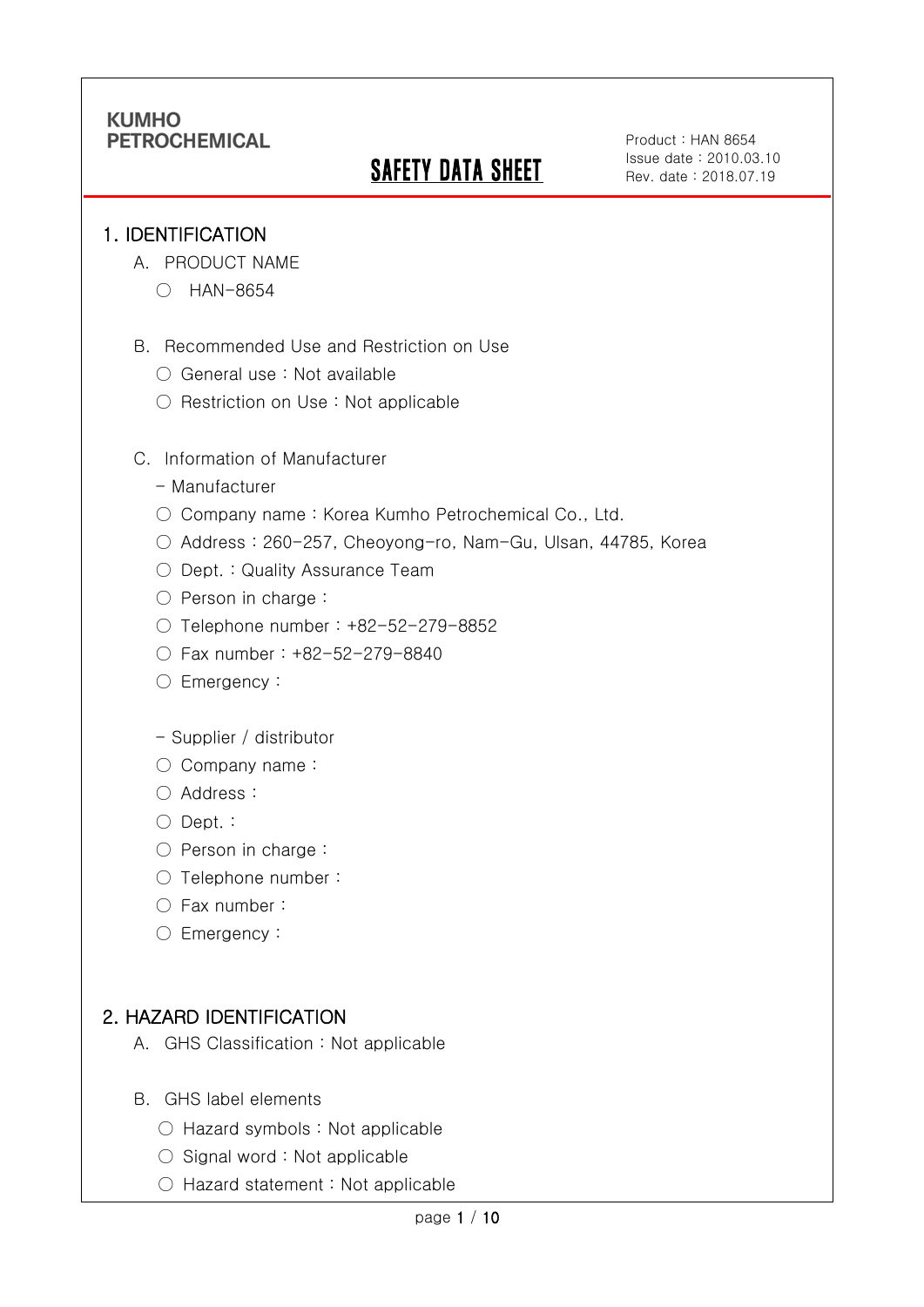Ī

# **SAFETY DATA SHEET**

Product : HAN 8654 Issue date : 2010.03.10 Rev. date : 2018.07.19

○ Precautionary statements : Not applicable

C. Other hazards which do not result in classification :

- NFPA rating: (0~4 steps) : Health=0, Flammability=0, Reactivity=0

### 3. COMPOSITION/INFORMATION ON INGREDIENTS

| Chemical name                   | CAS No./ECL No./EINECS No. | Contents(%) |
|---------------------------------|----------------------------|-------------|
| Acrylonitrile-Butadiene-Styrene | 9003-56-9/KE-29398/-       | $50 - 60$   |
| Polyamide 6                     | 25038-54-4/KE-28913/-      | $40 - 50$   |
| Additives                       | Proprietary                | $0 - 2$     |

※ Reference No. : ECL(Registration number of Korean Existing Chemical List) EINECS(Registration number of Europe Existing Chemical List)

### 4. FIRST-AID MEASURES

- A. Eye Contact :
	- Immediately flush eyes with plenty of water at least 15minutes.
	- If irritation persists, get a doctor's examination.
- B. Skin Contact :
	- Wash the contaminated skin area with running water or soap.
	- Remove contaminated clothing and shoes.
	- If irritation persists, get a doctor's attention.

#### C. Inhalation :

- Intake the water to clean the throat and blow nose to remove the dust.
- Remove victim to fresh air immediately.
- Take Artificial respiration if not breathing.
- Give oxygen if breathing is difficult.
- Get medical attention.
- D. Ingestion: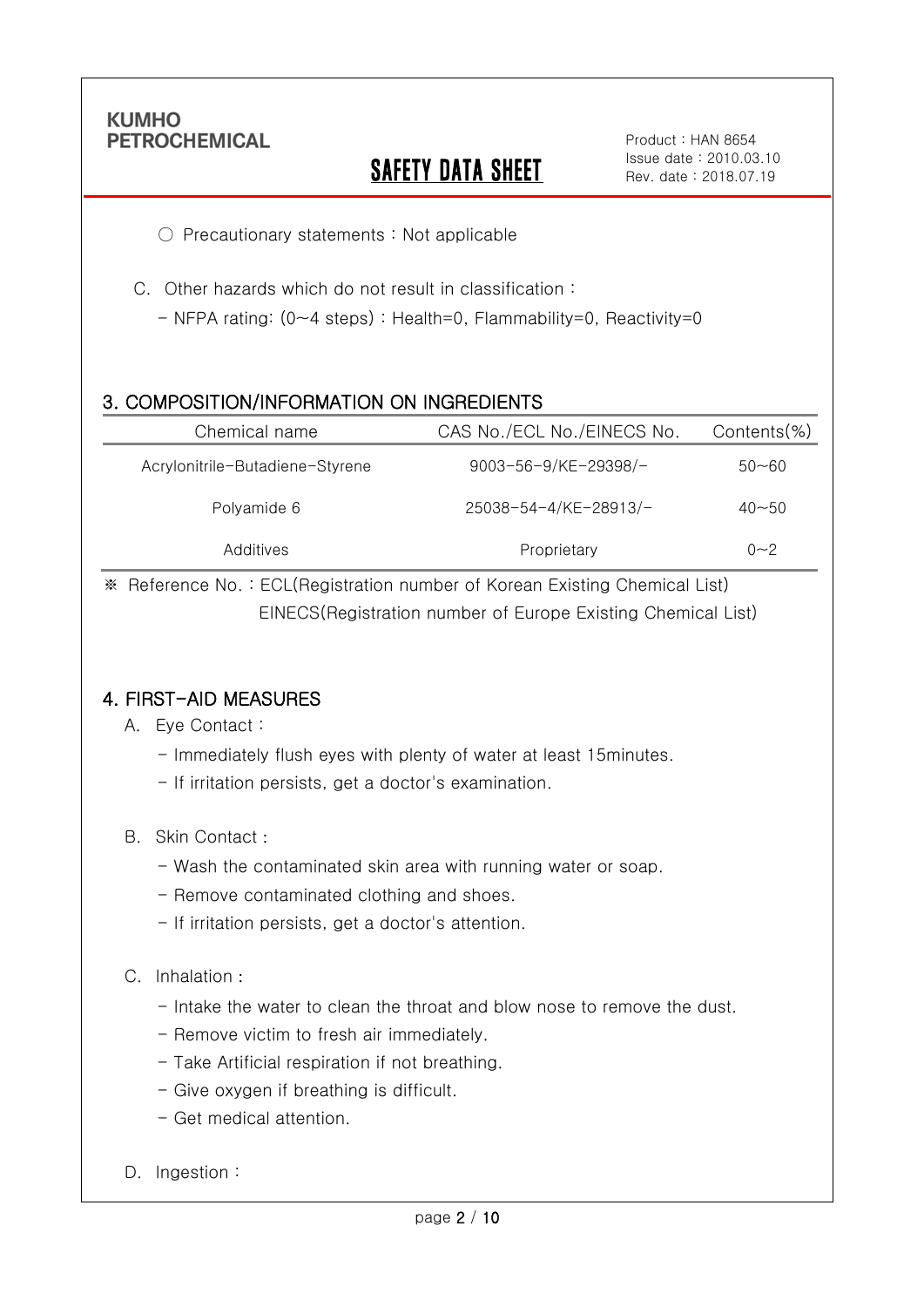Ī

# SAFETY DATA SHEET

Product : HAN 8654 Issue date : 2010.03.10 Rev. date : 2018.07.19

- Rinse mouth with water.
- Give large amounts of water to relieve stimulus.
- If irritation or symptoms occurs, get a doctor's examination.
- E. Delay and immediate effects and also chronic effects from short and long term exposure :
	- Steams by plastic processing at high temperature may cause eyes and respiratory irritation.
- F. Notice to Physician :
	- Treatment may vary with condition of victim and specifics of incident.

#### 5. FIRE FIGHTING MEASURE

- A. Suitable (Unsuitable) extinguishing media :
	- Extinguishing media : Carbon Dioxide, Water, foam.
	- Unsuitable Extinguishing media : Do not use direct water.
	- $\circlearrowright$  Large fire : Water spray, regular foam
- B. Specific hazards arising from the chemical
	- Combustion :
		- Irritating, corrosive and/or toxic gases may occur by fire.
		- Generate pyrolysis such as carbon dioxide, carbon monoxide and styrene when combustion.
	- Levels of fire hazard :
		- Containers may rupture or explode if exposed.
		- Dust / air mixtures may ignite or explode.
- C. Fire fighting procedures and equipments :
	- Wear appropriate personal protective equipment(see section 8. EXPOSURE CONTROLS/PERSONAL PROTECTION).
	- Avoid inhalation of smoke or gas when fire fighting.
	- Move container from fire area if it can be done without risk.
	- Cool containers with water until well after fire is out.
	- Stay upwind and keep out of low areas.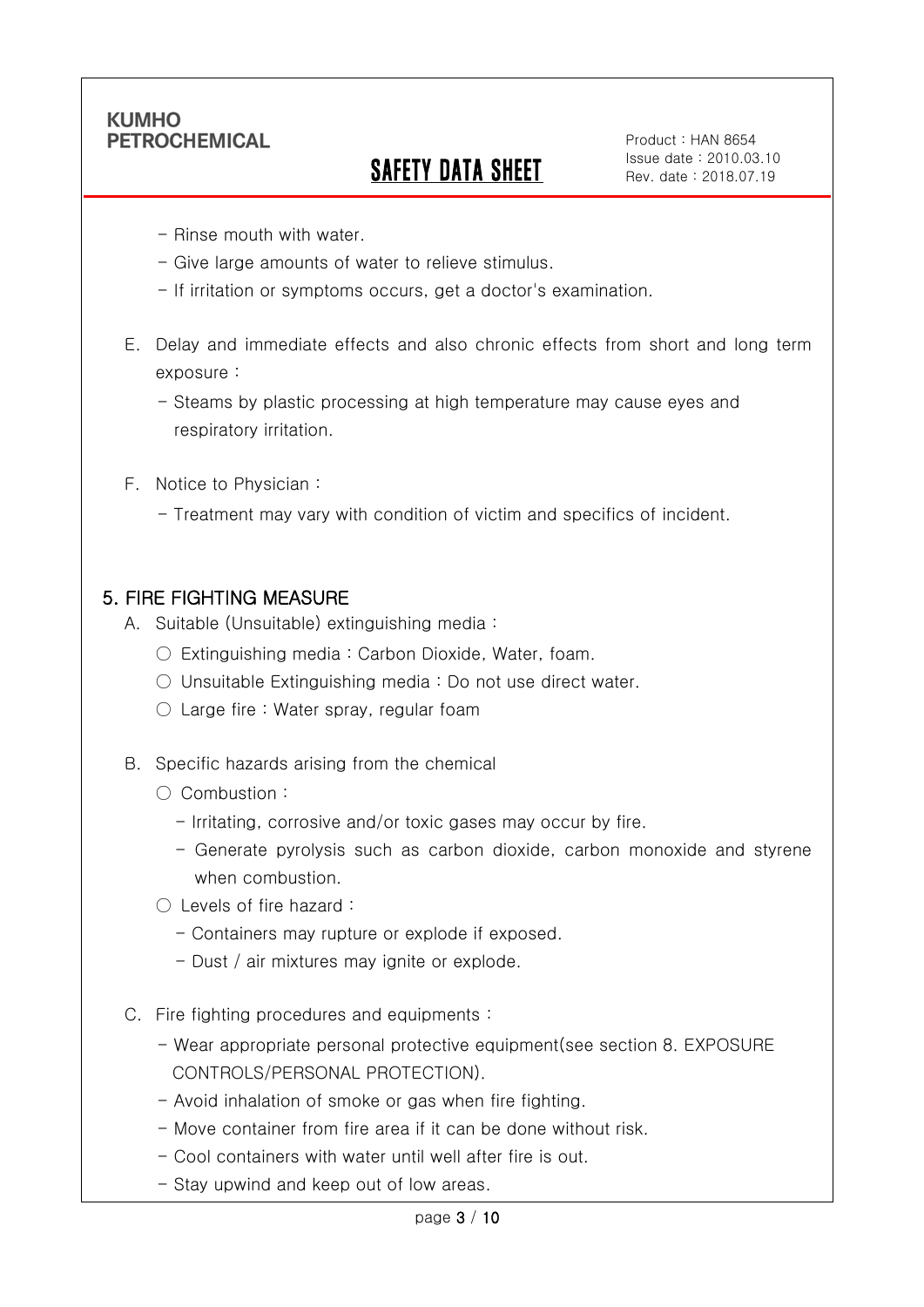Ī

# SAFETY DATA SHEET

Product : HAN 8654 Issue date : 2010.03.10 Rev. date : 2018.07.19

- Avoid inhalation of substance itself or combustion.

#### 6. ACCIDENTAL RELEASE MEASURES

- A. Personal Precautions, Protective Equipment and Emergency procedures :
	- Perform in accordance with「See section 8. EXPOSURE CONTROLS / PERSONAL PROTECTION」. Put on appropriate personal protective equipment.
	- Use a way to minimize dust.
	- Avoid contact with eyes and skin.
	- Avoid inhalation of substance itself or combustion.
	- Evacuation against the wind.
	- Keep unauthorized personnel out.
	- Avoid contact with heat, sparks, flame or other ignition sources.
- B. Environmental Precautions
	- Avoid dispersal of spilt material and runoff and contact with waterways, drains and sewers. If large spills, advise emergency services.
- C. Methods and materials for containment and cleaning up :
	- $\bigcirc$  For small spills.
		- Remove all sources of ignition.
		- Suppression occurrence of dust.
		- Appropriate container for disposal of spilled material collected.
		- Ventilate leak areas and clearing leak area.
	- For large spills.
		- Remove all sources of ignition.
		- Suppression occurrence of dust.
		- Avoid entering to sewers or water system.
		- For disposal of spilled material in appropriate containers collected and clear surface.
		- Appropriate container for disposal of spilled material collected.

### 7. HANDLING AND STORAGE

- A. Handling :
	- Perform in accordance with「See section 8. EXPOSURE CONTROLS / PERSONAL PROTECTION」. Put on appropriate personal protective equipment.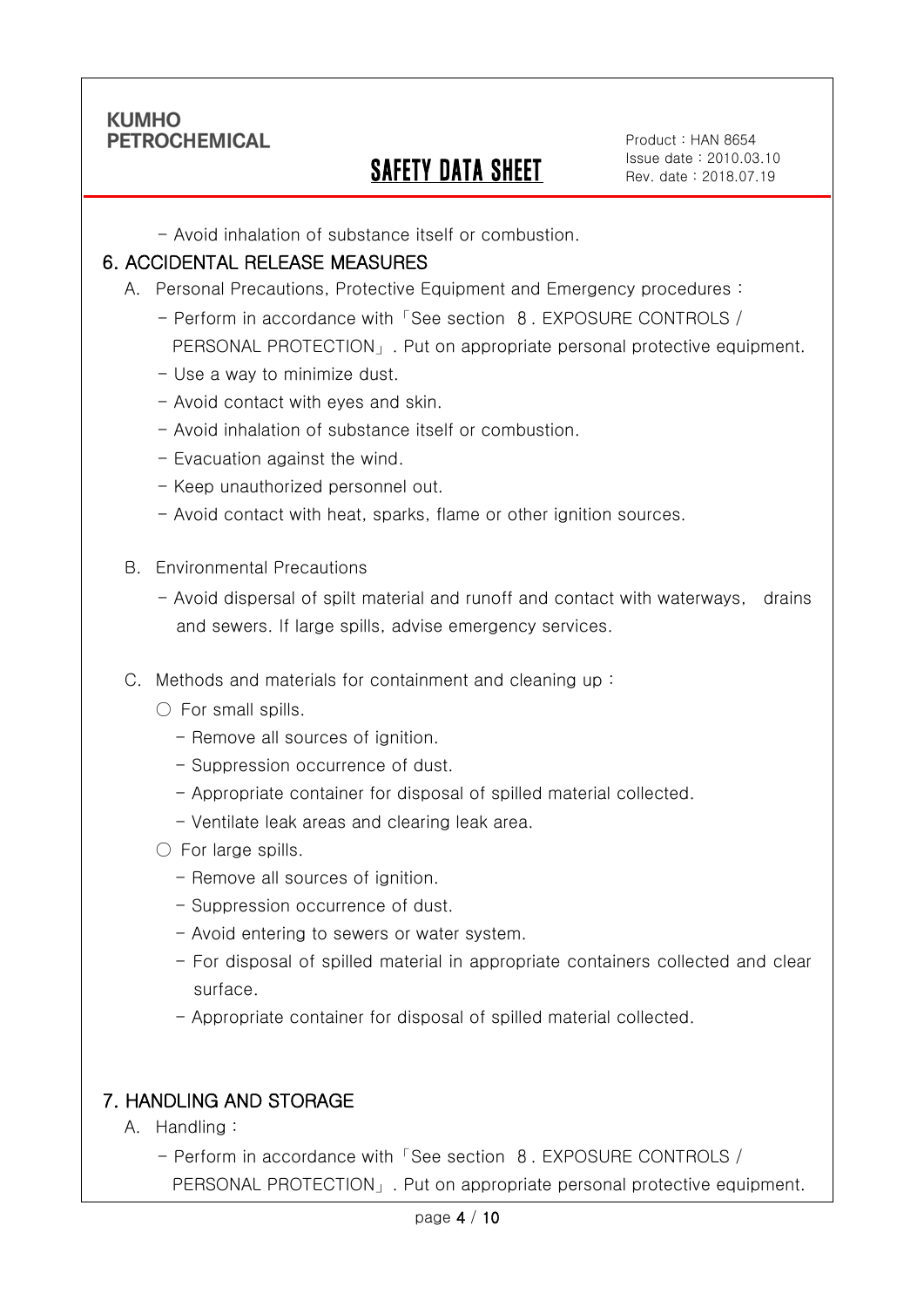Ī

# SAFETY DATA SHEET

Product : HAN 8654 Issue date : 2010.03.10 Rev. date : 2018.07.19

- Handle in a well-ventilated place.
- Avoid contact with heat, sparks, flame or other ignition sources.
- Remove all sources of ignition.
- Use all the equipment after the ground.
- Wash thoroughly after handling.
- B. Storage Precautionary Statements :
	- Keep in original container and tightly closed.
	- Do not store where the moisture.
	- Avoid contact with incompatible materials.

#### 8. EXPOSURE CONTROLS/PERSONAL PROTECTION

- A. Exposure limit
	- Exposure limit under ISHL : Not applicable
	- ACGIH : Not applicable
	- Biological exposure limits : Not applicable
- B. Engineering Controls
	- A system of local and/or general exhaust is recommended to keep employee exposures above the Exposure Limits. Local exhaust ventilation is generally preferred because it can control the emissions of the contaminant at its source, preventing dispersion of it into the general work area. The use of local exhaust ventilation is recommended to control emissions near the source.
- C. Personal Protective Equipment :
	- Respiratory Protection : Use the respirator be given official approval by Korea Occupational Safety & Health Agency. Under conditions of frequent use or heavy exposure, Respiratory protection may be needed. Respiratory protection is ranked in order from minimum to maximum. Consider warning properties before use.
		- Dust, mist, fume-purifying respiratory protection
		- Any air-purifying respirator with a corpuscle filter of high efficiency
		- Any respiratory protection with a electromotion fan(for dust, mist, fume-purifying)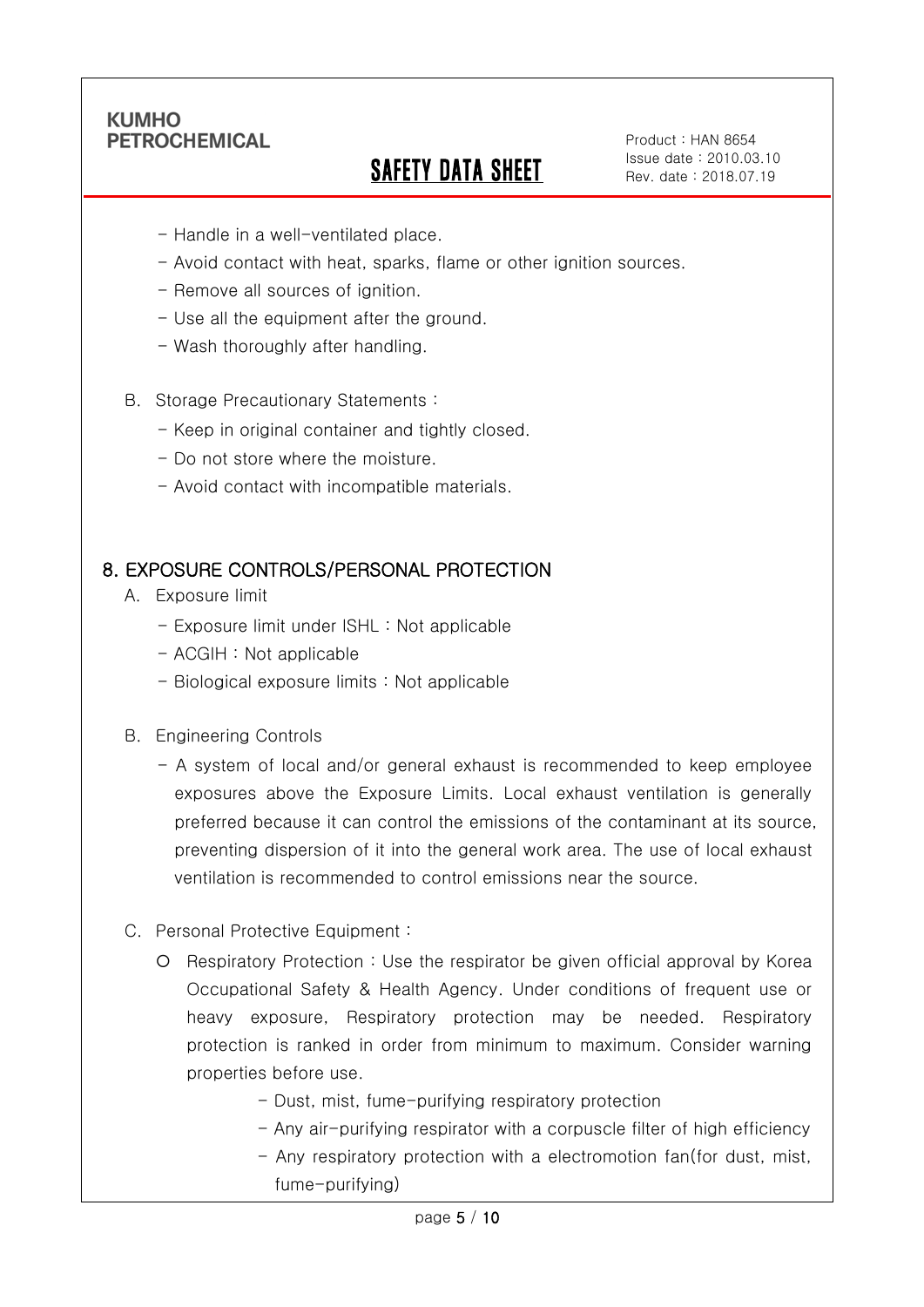Ī

# SAFETY DATA SHEET

Product : HAN 8654 Issue date : 2010.03.10 Rev. date : 2018.07.19

- ※ For Unknown Concentration or Immediately Dangerous to Life or Health
	- Self-contained breathing apparatus(pressure-demand or other positive-pressure mode in combination)
- Supplied-air respirator with full facepiece
- Eye Protection : Wear primary eye protection such as splash resistant safety goggles with a secondary protection faceshield. Provide an emergency eye wash station and quick drench shower in the immediate work area.
- Hand Protection : Wear chemical resistant protected gloves if there is hazard potential for direct skin contact. Wear heat resistant protected gloves to withstand the temperature of molten product.
- Body Protection : Wear chemical resistant protected clothing if there is hazard potential for direct contact.

# 9. PHYSICAL AND CHEMICAL PROPERTIES

- A. Appearance : Pellet
- B. Odor : Odorless
- C. Odor threshold : Not available
- D. pH : Not applicable
- E. Melting point/Freezing point : 80~100℃
- F. Initial Boiling Point/Boiling Ranges : Not available
- G. Flash point : Not available
- H. Evapourating Rate : Not applicable
- I. Flammability(solid, gas) : Not available
- J. Upper/Lower Flammability or explosive limits : Not available
- K. Vapour pressure : Not applicable
- L. Solubility : Insoluble
- M. Vapour density(Air=1) : Not applicable
- N. Relative density : 1.04~1.12
- O. Partition coefficient of n-octanol/water : Not available
- P. Autoignition Temperature : 400℃
- Q. Decomposition Temperature : Not available
- R. Viscosity : Not applicable
- S. Molecular weight : Not available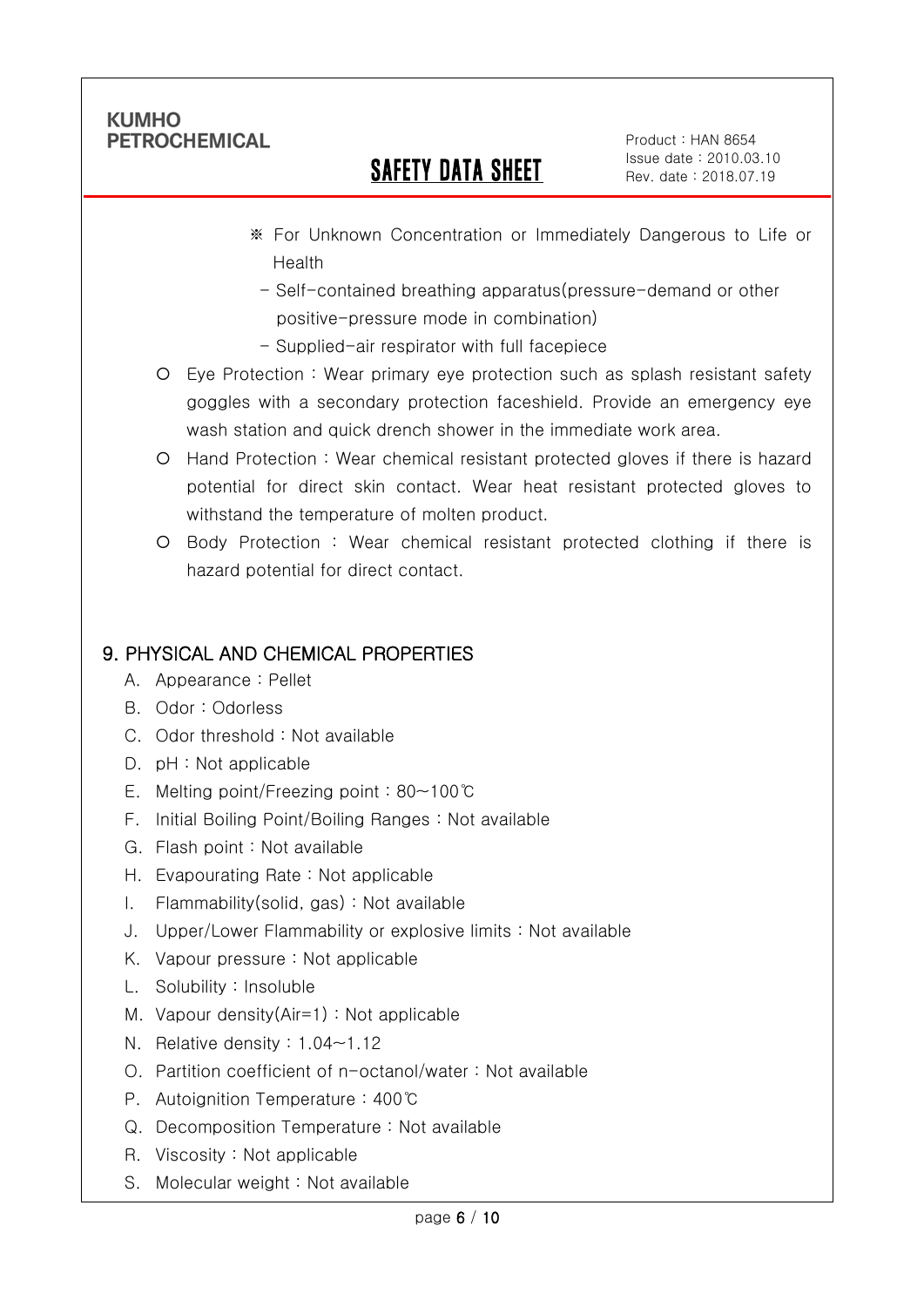# SAFETY DATA SHEET

Product : HAN 8654 Issue date : 2010.03.10 Rev. date : 2018.07.19

### 10. STABILITY AND REACTIVITY

A. Stability

Ī

- This material is stable under recommended storage and handling conditions
- B. Possibility of Hazardous Reaction
	- Will not occur.

#### C. Conditions to Avoid

- Avoid contact with heat, sparks, flame or other ignition sources.

#### D. Materials to Avoid

- Strong oxidizing agents.

#### E. Hazardous Decomposition Products

- Combustion may cause carbon oxide, nitrogen oxides.

#### 11. TOXOCOLOGICAL INFORMATION

- A. Information on the likely routes of exposure
	- (Respiratory tracts) : Not applicable
	- (Oral) : Not applicable
	- (Eye ∙ Skin) : Not applicable
- B. Delayed and immediate effects and also chronic effects from short and long term exposure
	- Acute toxicity : Not available
	- O Skin corrosion/irritation : Not available
	- $O$  Serious eye damage/irritation : Not available
	- Respiratory sensitization : Not available
	- O Skin sensitization : Not available
	- Carcinogenicity : Not available
	- Germ cell mutagenicity : Not available
	- O Reproductive toxicity : Not available
	- Specific target organ toxicity(single exposure) : Not available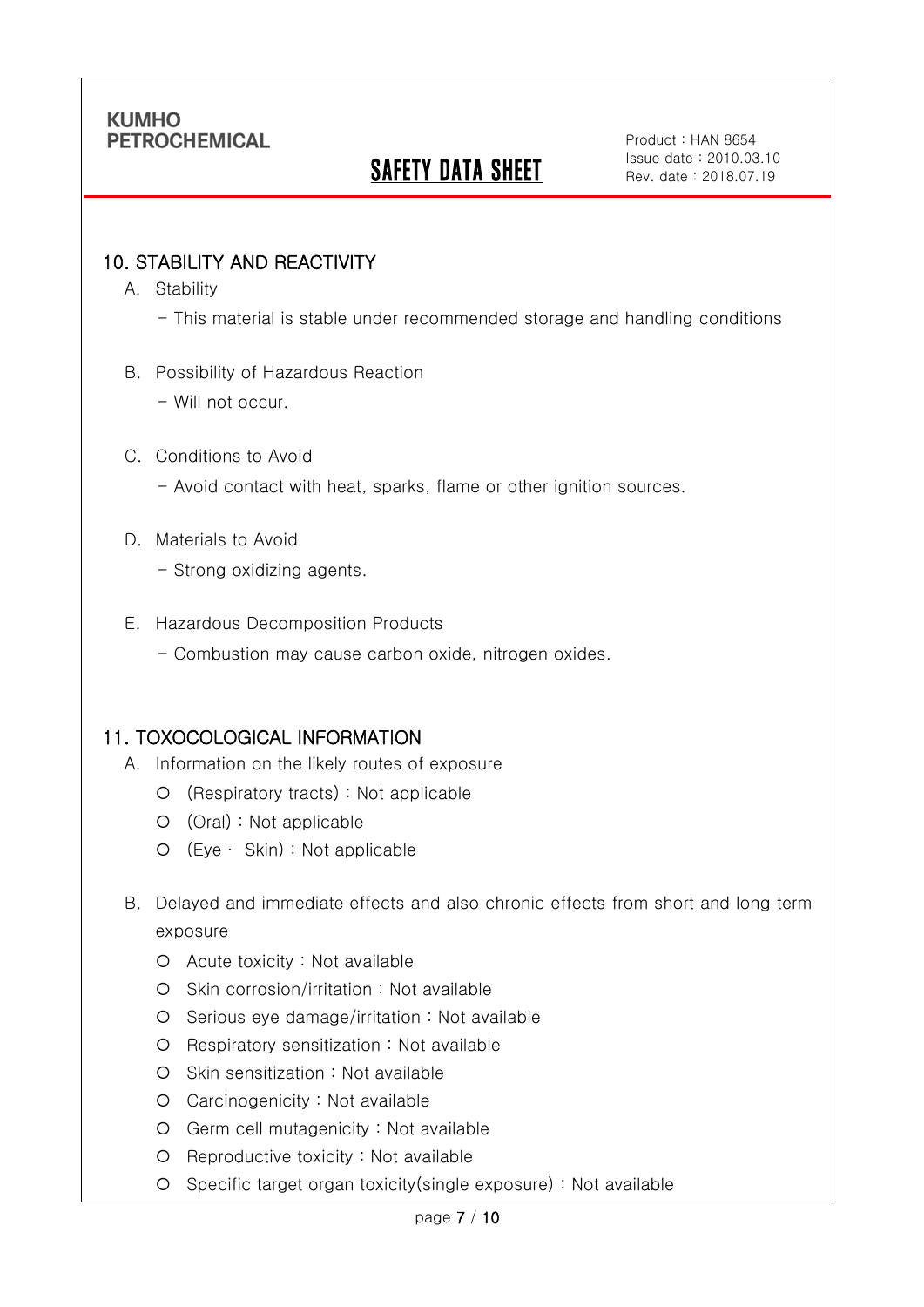Ī

# **SAFETY DATA SHEET**

Product : HAN 8654 Issue date : 2010.03.10 Rev. date : 2018.07.19

- Specific target organ toxicity(repeated exposure) : Not available
- Aspiration hazard : Not available
- Chronic effect : Not available
- C. Calculation the classification of the mixture(acute toxicity estimate calculation etc.) : Not applicable

## 12. ECOLOGICAL INFORMATION

A. Ecotoxicity : Not available

B. Persistence and degradability : Not available

C. Bioaccumulative potential : Not available

- D. Mobility in soil : Not available
- E. Other adverse effects : Not available

### 13. DISPOSAL CONSIDERATION

A. Disposal methods

- The user of this product must properly characterize the waste/container generated from the use of this product in accordance with all applicable federal, state and/or local laws and regulations in order to determine the proper disposal of the waste in accordance with all applicable federal, state and/or local laws and regulations.
- B. Special precautions for disposal :
	- The user of this product must disposal by oneself or entrust to waste disposer or person who other' s waste recycle and dispose, person who establish and operate waste disposal facilities.
	- Dispose of waste in accordance with local regulation.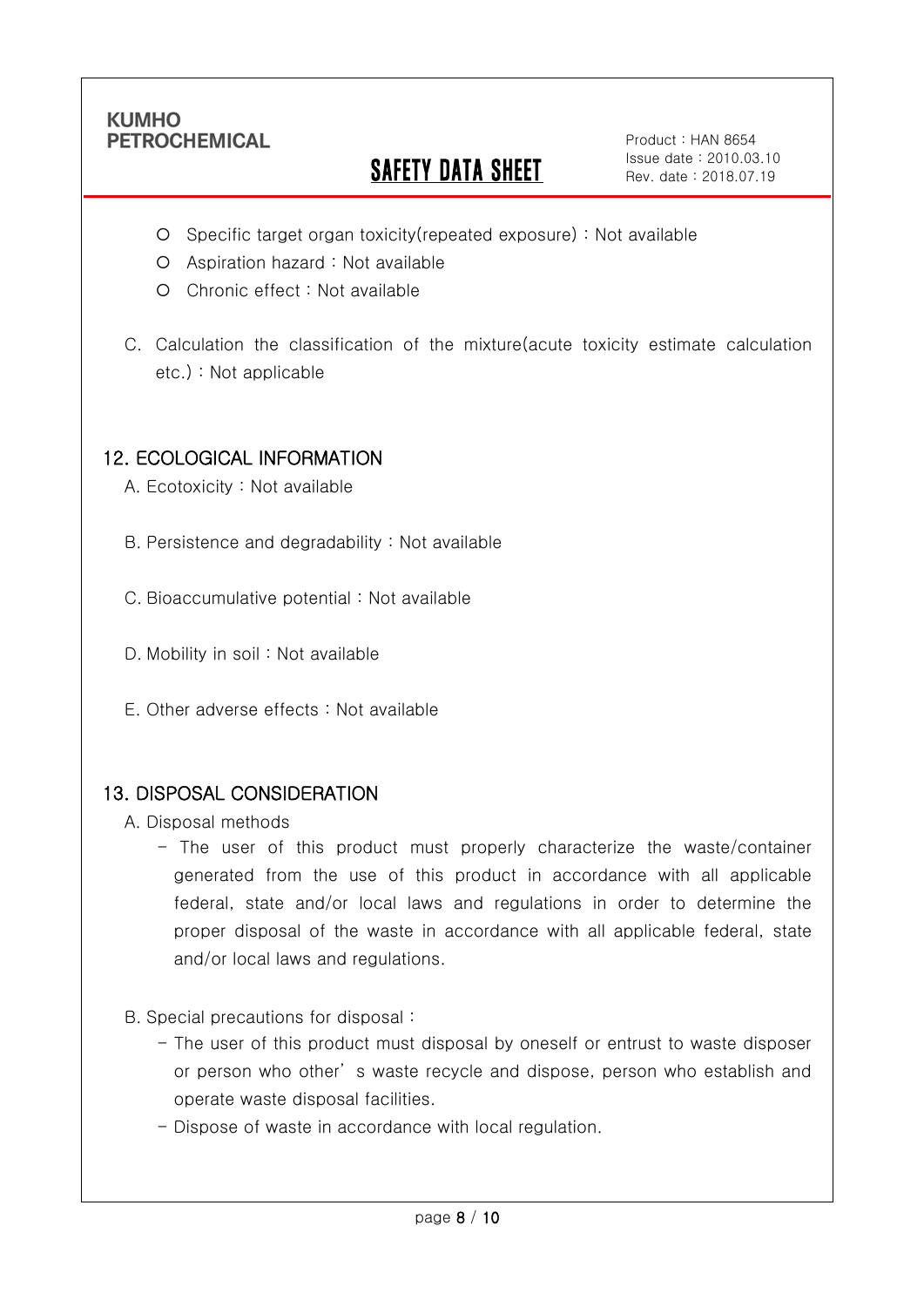Ī

# **SAFETY DATA SHEET**

Product : HAN 8654 Issue date : 2010.03.10 Rev. date : 2018.07.19

#### 14. TRANSPORT INFORMATION

A. UN number : Not regulated for transport of dangerous goods

- B. Proper shipping name : Not applicable
- C. Hazard class : Not applicable
- D. Packing group : Not applicable
- E. Marine pollutant : Not available
- F. Special precautions for user related to transport or transportation measures :
	- 1) EmS FIRE SCHEDULE : F-A
	- 2) EmS SPILLAGE SCHEDULE : S-H
- G. IATA Transport : Not Classified as dangerous for IATA Transport

#### 15. REGULATORY INFORMATION

A. Korea Industry Safety and Health Law (ISHL) :

- $\bigcirc$  This product is not subject to the chemical for classification and labeling under ISHL Article 41.
- B. The Toxic Chemical Control Act in Korea(TCCA)
	- $\bigcirc$  This product is not classified as Toxic chemical and Observational chemical under TCCA Article 2.3. and 2.4.
	- Toxic Release Inventory(TRI) Chemicals: Not regulated
- C. Dangerous goods Safety Management Law in Korea : Not applicable
- D. US regulations
	- OSHA regulation (29CFR1910.119) : Not available
	- CERCLA section 103 (40CFR302.4) : Not available
	- $\circ$  EPCRA section 302(40CFR355.30) : Not available